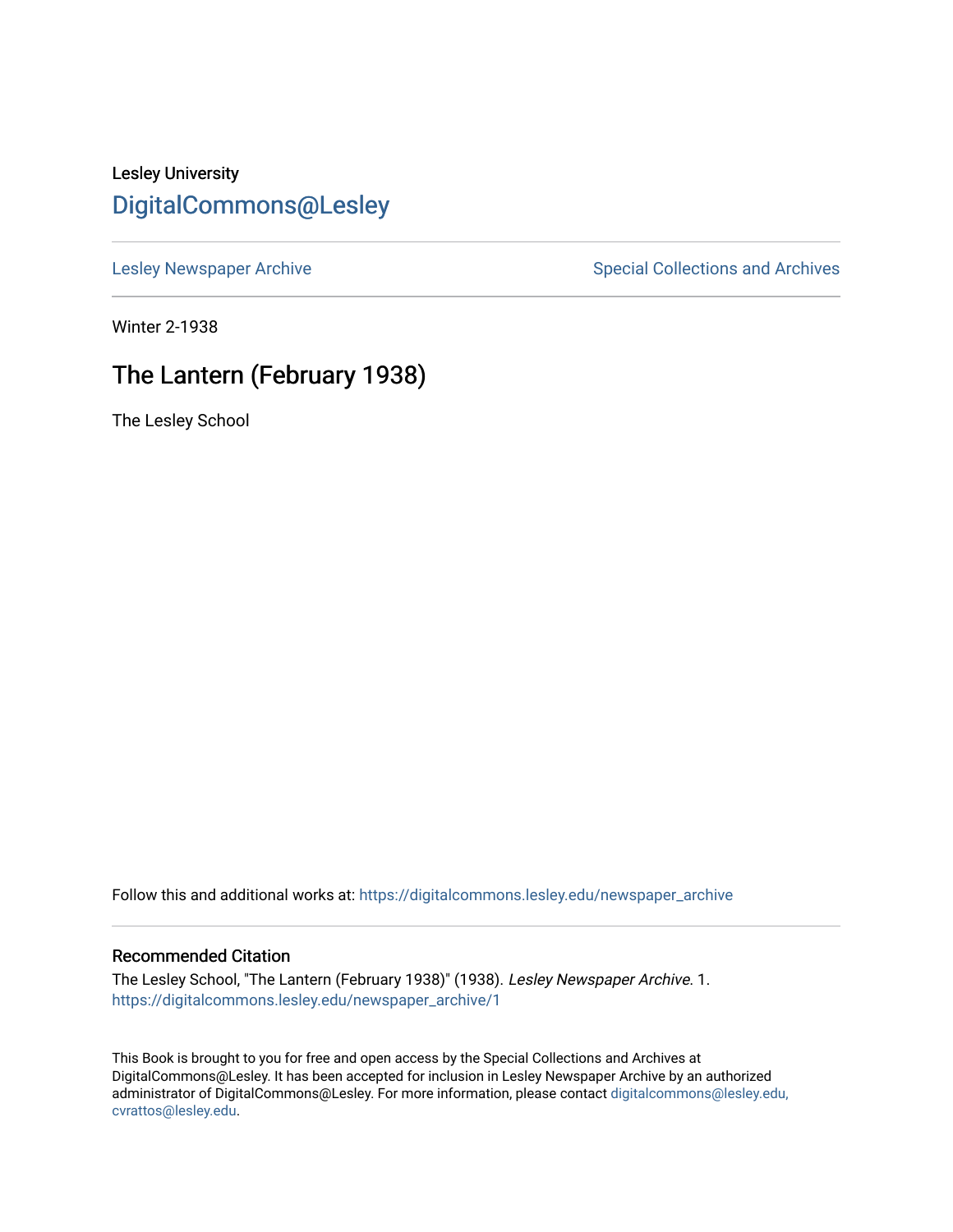# **The Lantern**

# **FEBRUARY 1938**

#### **JUNIOR PROM**

Dorothy Grube, chairman of the Junior Prom committee, announces that arrangements have been completed for the

Juniors' big night. Longwood Towers in Brookline has been secured for Friday evening, February 25th. The committee for the dance consists of Eileen Daley, Ruth Hickey, and Billie Manning. It is expected that the dance will be

well attended by all classes. We hope to see every one of you there!

#### **ENGAGED**

Dr. Donald W. Miller, Dean of Suf-folk University and Professor at Lesley, has announced his engagement to Miss Emma LeShane. No date has been set for the marriage. Miss LeShane is a graduate of Cam-

bridge Latin High School and Burdett College of Business Administration. Dr. Miller graduated from Colby College. George Peabody School, and Harvard University.

#### **PRACTICE HOUSE OPENS**

Esther Reeves, Thalia McKay and Muriel Sandler opened the practice house on Monday, February 7th, under the gra- cious supervision of Mrs. Sprague.

The fragrant aroma of "Spanish Chicken," Esther's latest achievement, haunted the dormitory at 49, and caused the other inmates to rush over to the din-ing room soon after 6 P. M. instead of at the usual last minute.

As yet, no major catastrophes have occurred, and the girls think perhaps marriage won't be so bad after all.

#### **DEGREE CONFERRED**

Mrs. Edith Lesley Wolfard, Director of The Lesley School, received the Honor-ary degree of Master of Arts from Suf-folk University, Sunday afternoon, February 6th.

After the Dedicatory Exercises, a Re-ception and Tea to 500 guests was held in the spacious University Library. Mrs. Wolfard and Miss Malloch met many of their friends at this function.

#### **CONGRATULATIONS**

The following girls have received the highest marks in the school, it was anhighest marks in the school, it was an-<br>nounced at a recent assembly:

Gertrude Lyford Ruth Taylor Muriel Barber Margaret Millican Edith Osterlund Ruth Beech Dorothy Grube

#### *A* **MESSAGE FROM MRS. WOLFARD**  Dear Girls:

Each year there are some things that happen to make life seem worth while and to add to our pleasure. This year we have two girls who are interested enough and enterprising enough to start a school paper. They deserve all the help and encouragement we can give them as we shall benefit, all of us, from an enterprise of this kind. Of course any- thing like this will be a help to the two girls themselves because it will give them valuable experience. However, we should not forget that they are giving us an opportunity to learn something about newspaper articles, to practice in writing and to learn how to choose items that have what the publicity people call "news interest."

Now let us all do our bit and see what a grand success our newspaper will be!

Good luck and many thanks to our editors.

-Edith Lesley Wolfard

#### **MRS. McCABE LEAVES**

Mrs. McCabe, our capable instructor in sciences for seven years, has been offered the opportunity to do some research work.

She is to make a survey of Nature Study and Hygiene courses as taught in private and teacher training schools.<br>Although we are sorry to see her go,

Although we are sorry to see her go, she will be doing an important and valuable work which should make us feel proud to have had the opportunity to study with her.

#### **NOTE OF SYMPATHY**

Gwendolyn Stevens, office assistant is confined to her home suffering from a general run-down condition. However, her recovery has been more rapid than was expected, and we hope to see her back before March.

#### **BAKER'S LOAF**

On Tuesday afternoon, February 15th, the domestic science seniors viewed the ins and outs of wholesale bread making at the Ward Baking Co. After seeing the ease, rapidity and

cleanliness with which this major process is accomplished, we may decide it's more economical to buy our bread than to make it, a la Miss Farmer,—especially if Junior is crying.

#### **WINS CONTEST**

Anna Olson, a Junior, was the recipient of the complimentary first copy of "'fhe Lantern." Her entry was chosen as the best name for the new paper. When asked how she felt about her

victory, Miss Olson covered her face with her right hand and giggled girlishly.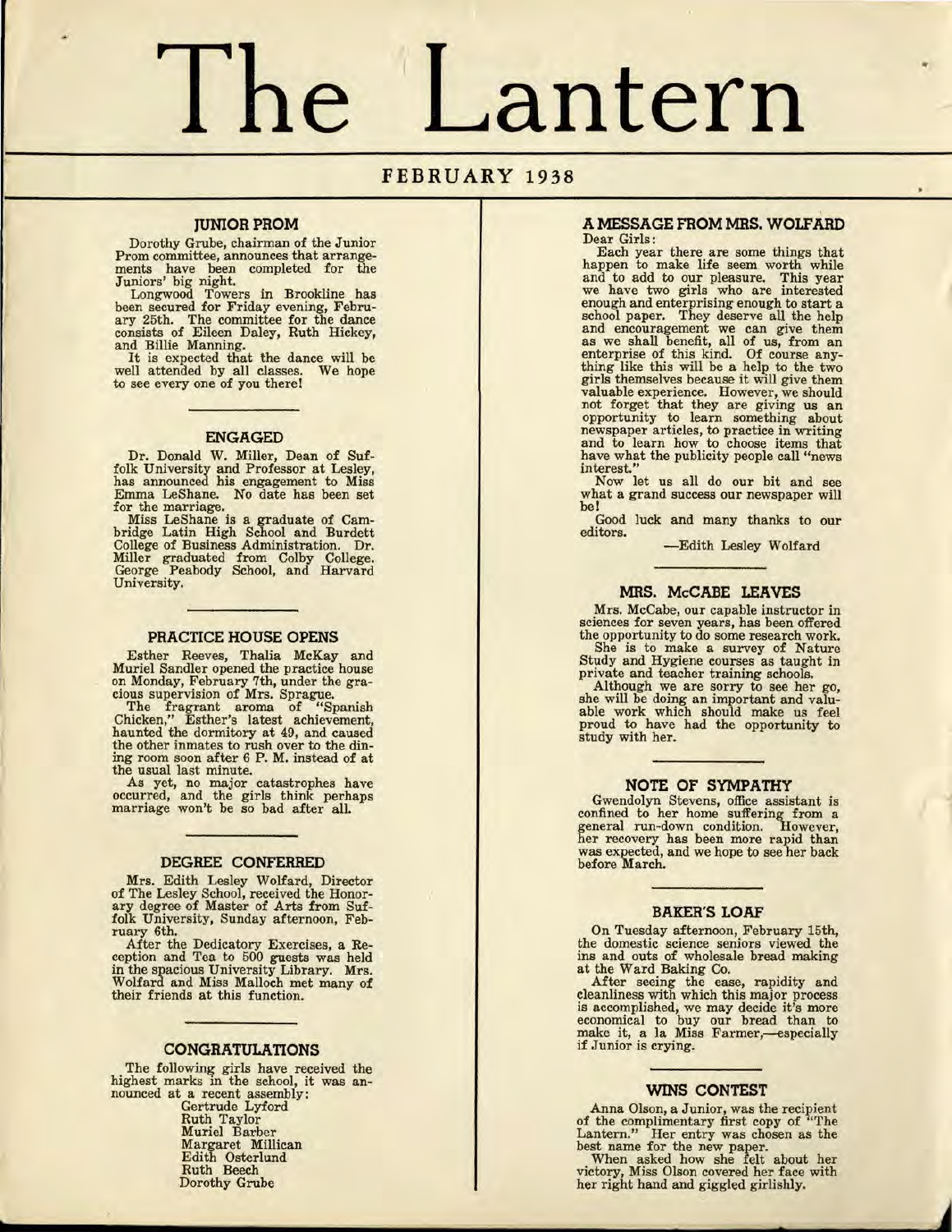# **STAFF**

**Co-Editors**  FRANCES NONNIE HEINRICH

**Associate Editors**  SENIOR:

GERRY TAYLOR

JUNIOR: HELAINE SOSSEN

FRESHMEN: RUTH TAYLOR DOMESTIC SCIENCE: GERTRUDE LYFORD

> Published monthly by students of THE LESLEY SCHOOL 29 Everett Street Cambridge - Massachusetts

Did you know that Dr. Ring sang in a choir as a boy at 25c per Sunday?

#### **MR. BROWNING TELl.S ALL**  by Gerry Taylor

Mr. Ward Browning was the first victim of the LANTERN'S personal inter-viewer and his career in that virtuous profession of teaching proved varied and extensive.

Mr. Browning's home was in Norwich in upstate New York and he went to college at Colgate from which he received two degrees and Columbia where he did graduate work.

During the war Mr. Browning was an Ensign in the U.S. Navy. His characteristic quality of impartiality was first manifested when he left the navy to teach at Florida Military Academy. From there (in 1920) a natural interest con- quered his more rigorous indulgences and he became a member of the staff at Texas Agricultural and Mechanical College. He may have appreciated Texas' attempts at specialized training with plows and primes but the lure of the navy recurred and Mr. Browning accepted an assistant professorship at the Naval Academy where he taught from 1921-22. It took a year for Mr. Browning to straighten out the navy. For the next three years he became a faculty member at a Prep School of fine repute at Mercersburg. From Mercersburg Mr. Browning migrated to New England and if time con- firms our assumption it may be said that he is a genuine enthusiast.

During 1925-26-27 he was an assistant professor of English and Debating coach at Bates, from there Mr. Browning went to Boston University where he was Ass't. Professor of English.<br>He remained at said institution for 6

years. From 1934-37 he assisted at the Bentley School of Accounting and Fi- nance. At this point we take a deep breath and Mr. Browning becomes head master of the Rockwood Park School and a staff member of two institutions of learning with which we are proudly familiar. Suffolk University where he is Debating coach and the Lesley School where he instructs English I, History of Education, Sociology, Arithmetic and History.

We are very proud to have made the acquaintance of Mr. Browning and his charming wife, and we hope he will re- main at Lesley for many years to come.

#### **SWING IT!**

As Fred Allen said the other night, "They've swung everything but 'Mother Machree'." We're thinking it must be pretty tough for the boys who were cleaning up on the copyrights to see all these old numbers being dug up.

The latest trend in Tin Pan Alley is swinging the classics. We've heard swing arrangements of everything from "Old King Cole" to "Ave Maria." We would hate to have been standing over the grave of Johann Strauss when they started

swinging "The Beautiful Blue Danube." It seems to us that it all started when Rudy Vallee returned from the corona- tion ceremonies with "Vieni Vieni" in his little brown satchel. As if this were the starting signal, the other band leaders immediately started looking around to see what old folk songs they could use. From Scotland came "Loch Lomond." From Sweden-"Ten Pretty Girls." The aforesaid "Vieni Vieni" is a product of Italy. It's gotten so now that they're calling "Bei Mir Bist Du Schoen" Public Enemy No. 1.

**"MOSTS" AMONG SENIORS**  MOST POPULAR: GERRY TAYLOR JEAN DONAHUE GERTUDE LYFORD MOST ATTRACTIVE: GERTRUDE DEWIRE LUCILLE STOBIE DORIS DEGE WITTIEST: ALICE NOVICK CARMELA SARNO MURIEL SANDLER MOST SOPHISTICATED: RITA WHITE PHYLLIS PARMENTER BARBARA BINNS MOST LIKELY TO SUCCEED: MARGARET MILLICAN MURIEL BARBER THALIA McKAY BEST DRESSED: CAROLYN SEYMOUR<br>BIBBY LEVINE BETTY SMITH MOST VIVACIOUS: ALICE NOVICK BIBBY LEVINE MURIEL SANDLER MOST POPULAR INSTRUCTORS: MR. BROWNING MRS. SPRAGUE

#### **THANKS A MILLION**

To Miss Malloch: a luscious candy heart for her cooperation and help in launching this, our train child.

To our obliging artist friends-Ruth Loftus, Eleanor Alberghini, Carmela Sarno and Mary Milne: an orchid apiece. To the many who have given of their time to make a success of this first issue: a bouquet of forget-me-nots.

#### **OVERHEARD IN PEABODY MUSEUM**

Freshman, upon looking into the face of an orang-utan: "Looks just like my grandfather."

**.. Page 2** 

**F**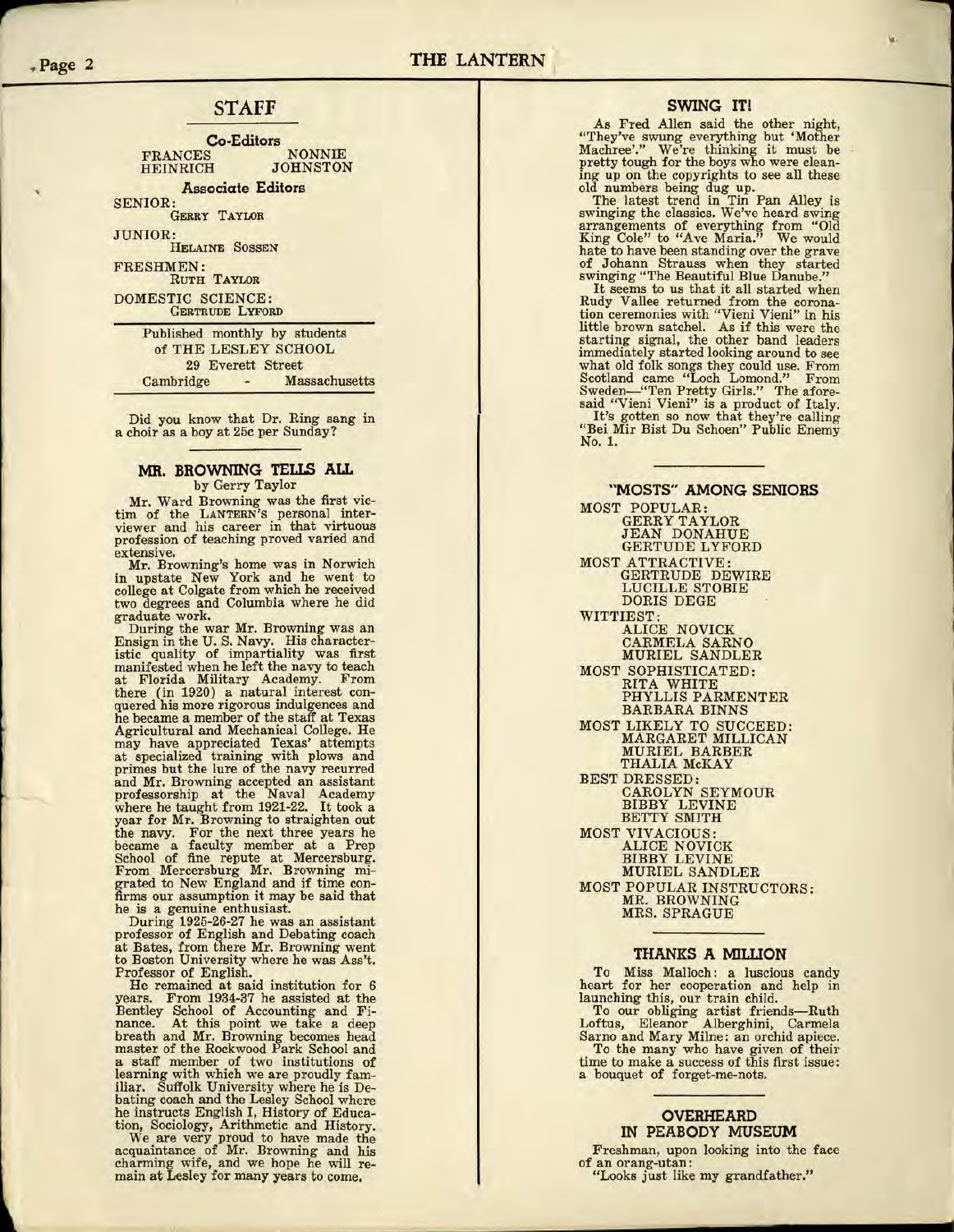### **ROYAL WEDDING**

#### By Helaine Sossen

..

It was indeed a gala occasion in Egypt when the 18 year old King Farouk mar-<br>ried the beautiful 16 year old commoner,

Farida.<br>The ceremony in itself was brideless, attended only by men, but we have the inside information that the youthful Queen peeked through a peep hole and witnessed the solemn rites. witnessed the solemn rites.<br>While most of us at 16, were in High

School wondering who to take to the Junior Prom, Farida is the Queen of Egypt, with all the lavish court regime as her responsibility.

I am sure that we all wish this young Queen great success in her future under-Queen great success in her future under-<br>takings.

#### **TO DUNK OR NOT TO DUNK**

- Interview with a Dunker<br>Q.—Is it true, Mr. Funk, that you dunk? A.- Yes, indeed. As a matter of fact I am holder of the world record for Dexterous Dunking, and I was elected president of the I.S.O.P.D. (International Society of Profes-sional Dunkers), an honor for which
- I am deeply grateful.<br>
Q.-I am sure you must be, Mr. Funk.<br>
Now will you tell us, please, what<br>
gave you your start on the road to fame and glory?
- A.-I owe everything to my first wife---<br>she made me all I am today. You she made me all I am today. You see when we were first married, twenty years ago, her culinary art was not quite perfected and I took to dunking my biscuit finding it cheaper and pleasanter than blasting. From this simple beginning I have branched out until today I am the
- finished dunker you see before you. Q.- That just goes to show, Mr. Funk, that great dunkers from little dippers grow. Ha, ha. And what is your advice to young aspirants to fame in your profession?
- A.-Experience, my dear sir. There is no short cut to proficiency in dunk-ing. They must travel the hard road I traveled, they must struggle with soggy doughnuts and wet shirt fronts as I did. Theirs is a long, arduous apprenticeship but if a young man has the right attitude towards his work he will attain the success will more than repay him for his toil. That is my advice to you, youth of America - chin up and mouth wide open!
- I don't know how to thank you, Mr. Funk, for your inspiring words. I am sure they will be an elevating influence in the life of many a discouraged young dunker.
- A.-Aw, shucks, twarn't nothin'.

#### **VISITING JONES McDUFFEE'S**

On Tuesday afternoon, February 8th, the domestic science seniors had their first excursion of the new semester. They visited Jones McDuffee's to ad-

mire beautiful glassware and to learn the why and wherefors of china. They saw lithographed plates. Syracuse ware, hotelware, Wedgwood jasperware, and beautiful glass soup bowls, priced as high as \$190 per dozen. Yes, they let us touch them.

#### **AS YOU LIKE IT**

Have you heard about Anna Macone's six brothers? Three of them ride bicycles -Lynette Bixby ought to be a perfect foil for "Red" Brook's narrative nuggets -Notice! The guards at Peabody mus- eum have been instructed to give no aid to struggling students in any of their museum work. Sorry, kids!-Barb Davis and Thelma Crossman discovering the other nite, that they were cousins-Bibby Levine living up to her colossal cosmetics in History the other day--Just to prove that size doesn't mean anything, the Freshmen elected Edie Osterlund, their tinest classmate, to the president's chair<br>
-Personally we think it's about time<br>
the Big Apple was repealed—Narcy<br>
Hayes reports that "Julius Caesar" at<br>
the Colonial was definitely worthwhile<br>
--our own little Eileen O'L ping out these nites. She recently attended the after exam dance at Boston College Heights-Gertrude Dewire's year book pictures certainly affirm her classmates vote of most attractive-Sammy of Suffolk tells us confidentially that in his opinion, Dean Miller is the "tops."

#### **ASSEMBLIES**

There has been some dissatisfaction of late among the students concerning as-<br>semblies.<br>So it has been planned to let the girls

So it has been planned to let the girls decide for or against the continuation of these Wednesday gatherings. We think it will be an advantage in securing a position to have these extra credits.

As an experiment, the different classes will conduct the next few assemblies, utilizing some of the talent present in Lesley.

Margaret Millican, a member of the 3 year senior class, was the first to carry out this plan, taking us through Eurone by means of some very entertaining film taken by her father.

# **ACTIVITIES**

#### **DRAMATIC CLUB**

Under Mrs. Koger's excellent super-vision, our dramatic lights have oeen displaying much talent in hilarious performances of one act plays. It has been<br>planned to give a three act play with<br>MEN-in the Spring. The Peabody<br>Playhouse is to be the site of this colossal production. Mrs. Koger is ably assisted by Jean Donahue, president of the club this year.

#### **GLEE CLUB**

Choral songs have started off the season for the Ring choristers.

The seconds and altos have been snick-ering lately at the efforts of certain sopranos who, they think, have been work-

ing over time. "A worthy group" is the way Dr. Ring describes them

# **HANDWORK CLUB**

The girls in this club, with Miss Sullivan's help have made some very attractive and useful "objets d'art."

We get it from Horace of Harvard that the chap who received the kitten valentine from his girl was very much relieved to have the cuddly feline taken off his hands and adopted as a Harvard mas-cot.

..